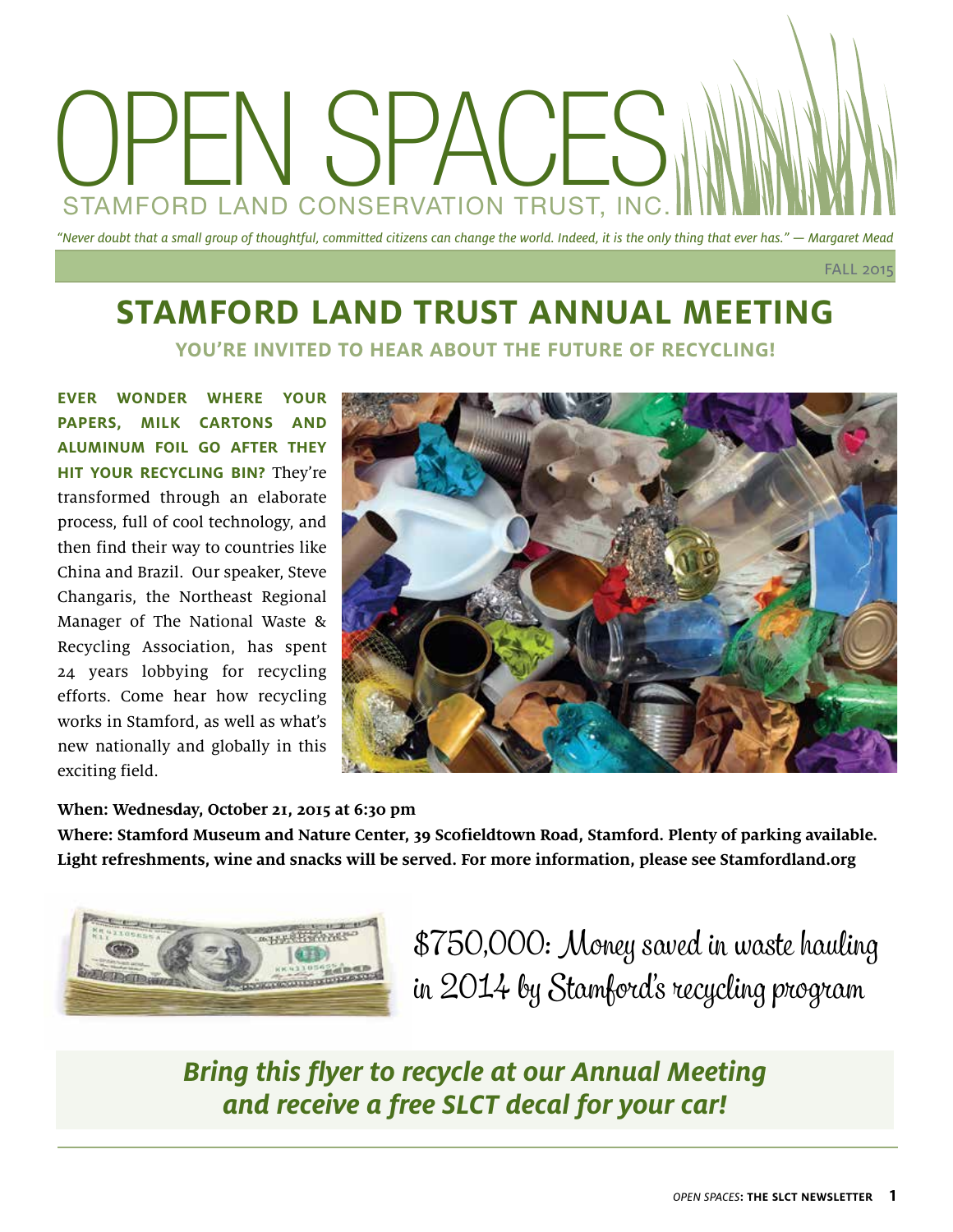

#### **board of directors**

#### **Officers**

**President** Richard Chiaramonte

**Vice President** Harry Day

**Treasurer**  Richard Kraska

**Secretary** Annie Selkovits Taylor

#### **Chairperson Emerita**

Percy Lee Langstaff

#### **Directors**

Heather Bernatchez Adam Birnbaum Steven Danzer, Ph.D. Marina De Luca Katinka J. de Ruiter, Open Spaces design Jan Goldfluss Tara Gravel, Open Spaces editor Sophie Koffler Judith Liebeskind Erin McKenna Edward O'Hanlan, Esq. David Stuckey

#### **Trustees Council**

David Emerson Robert C. Graham, Jr. Steven D. Grushkin, Esq. Ralph A. Nichols, Esq. Richard W. Redniss June Rosenthal Arthur Selkowitz Robin Stein

### **WHAT COMES AROUND GOES AROUND: RECYCLING WORKS IN STAMFORD!**

**Q&A WITH OUR ANNUAL MEETING SPEAKER**

**—** Tara Gravel —



**HUMANS SPRAWL, CONSUME, AND USE UP LOTS OF SPACE AND RESOURCES.** Preserving open space is one way to combat this. Properly managing our resources—and waste—is another. In this regard, Stamford is a leader. The city started a single-stream recycling program in July of 2009. Last year, the program kept 9,900 tons of waste from landfills, raised \$190,000 in material sales, and eliminated more than \$750,000 in waste-hauling costs.

At our annual meeting, Steve Changaris, the Northeast Regional Manager of the The National Waste & Recycling Association, will talk about recycling in Stamford, and on a national level. If you've always wanted to know exactly what happens to your egg cartons and newspapers after they leave your curb, you'll find out (the technology is pretty cool!). And, as a lobbyist, Steve will fill us in on the future of recycling as a whole (No surprise: China plays a huge role.)

**Stamford Land Conservation Trust:** What would surprise people about the recycling process?

**Steve Changaris:** That at each step of the process there is waste. There is always some material that doesn't make the next cut, whether it be in the home, at the recycling center or at the market that uses the recovered commodity. And most folks think recycling does not cost anything. Well it does, and the values of the various commodities do not always offset the costs of collecting and processing and transporting them to market.

**SLCT:** What could most people be doing better as far as recycling?

**SC:** They could follow the rules laid out by their local recycling program folks. The can also go to our site: **http://beginwiththebin.org/** to learn how to recycle properly.

**SLCT:** In single stream, how is it possible to efficiently separate all that stuff?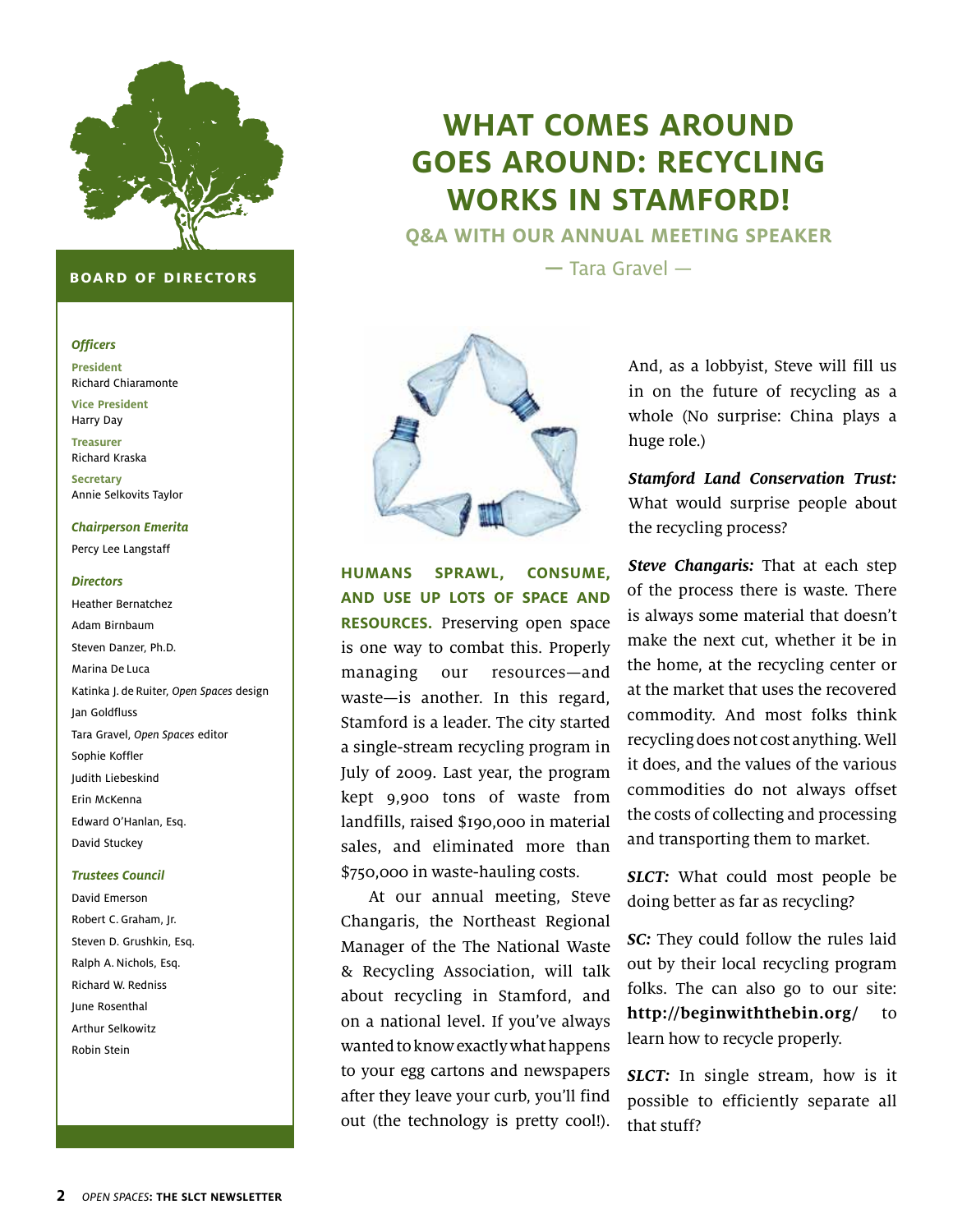# 40 percent of the paper recycled in the U.S. goes to China



**SC:** Machines, engineering and 30-plus years of trial and error! The long view here is things are getting better. More material is being collected and more material is getting to market. Efficiency rates at single stream recycling centers are very good now, and will only get better as improvements continue.

**SLCT:** What's the future of recycling any exciting innovations we'll see in the next decade or two?

**SC:** The future is very bright, but it may not look like it does today. Waste is evolving, and this presents challenges. Our recycling plants and commodity markets are designed for, among other things, fiber and glass, for example. We are using less fine papers and newsprint, but corrugated materials used for shipping (thanks to Amazon and online shopping) is up-ticking. What will be the next big consumer change—like smart phones and tablets—that will affect what we collect? It will change how we design our plants, as well as the kinds of markets that will exist. Throw in internationalism and the big unknowns happening in Brazil, India and China and we have a very cloudy crystal ball.

**SLCT:** What will you discuss at the SLCT annual meeting?

**SC:** All the above and probably some "latest and greatest" relevant news.

There is so much to cover about recycling. I'll give a brief assessment of all things waste and recycling in Connecticut, and how you all in the Nutmeg State get things done!

**Steve Changaris is a 24 year veteran of NW&RA, a 50-plus year old Washington, DC based trade group dedicated to the promotion**  It's not just paper, glass and **of private sector companies that offer environmentally sound and economically efficient management of recyclables, organics and other solid wastes. Steve covers Connecticut, New York, New Jersey, Delaware, Massachusetts, Rhode Island, Maryland, New Hampshire, Vermont and Maine. He works with the region's recycling and waste companies and interacts on their behalf at the state, local, regional, special authority and**  recycling **county level. Steve holds a masters**  centers. **degree in political science and lives in Massachusetts with his wife Anne. He has two adult children, Emily and Tyler. His interests include sports and enjoying cabin life along the Delaware River in its wild and scenic upper region.**

**The future is very bright, but it may not look like it does today. Waste is evolving, and this presents challenges.** 

### **Did you know?**

aluminum that gets recycled in Stamford. You can recycle computers, monitors, TVs, VCRs, DVD players, cell phones, copiers, fax machines, radios, stereos, small electronics, inks and toners, batteries (rechargeable, lithium ion & car batteries), compact fluorescent light bulbs, linear lamps and Christmas tree lights at either

of Stamford's

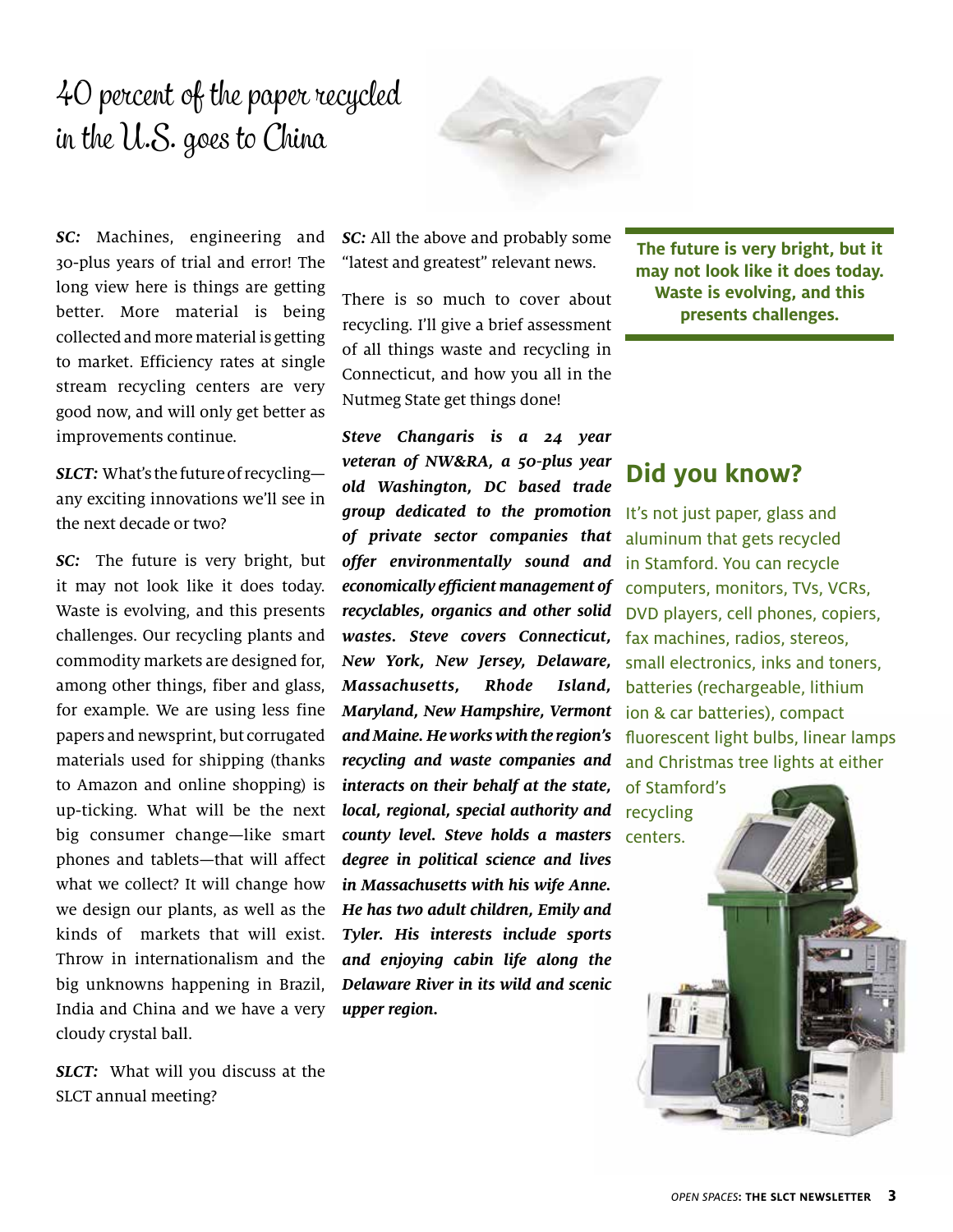### **STEPS OF RECYCLING THE LIFE-CYCLE OF A RE-CYCLE**

The material to be recycled **1:** The material to be recycres is dropped into the bin.





The bin material goes to<br>the town recycling center.



3<sup>.</sup> The material is trucked to a Materials<br>3. Recovery Facility, a MRF or Murf.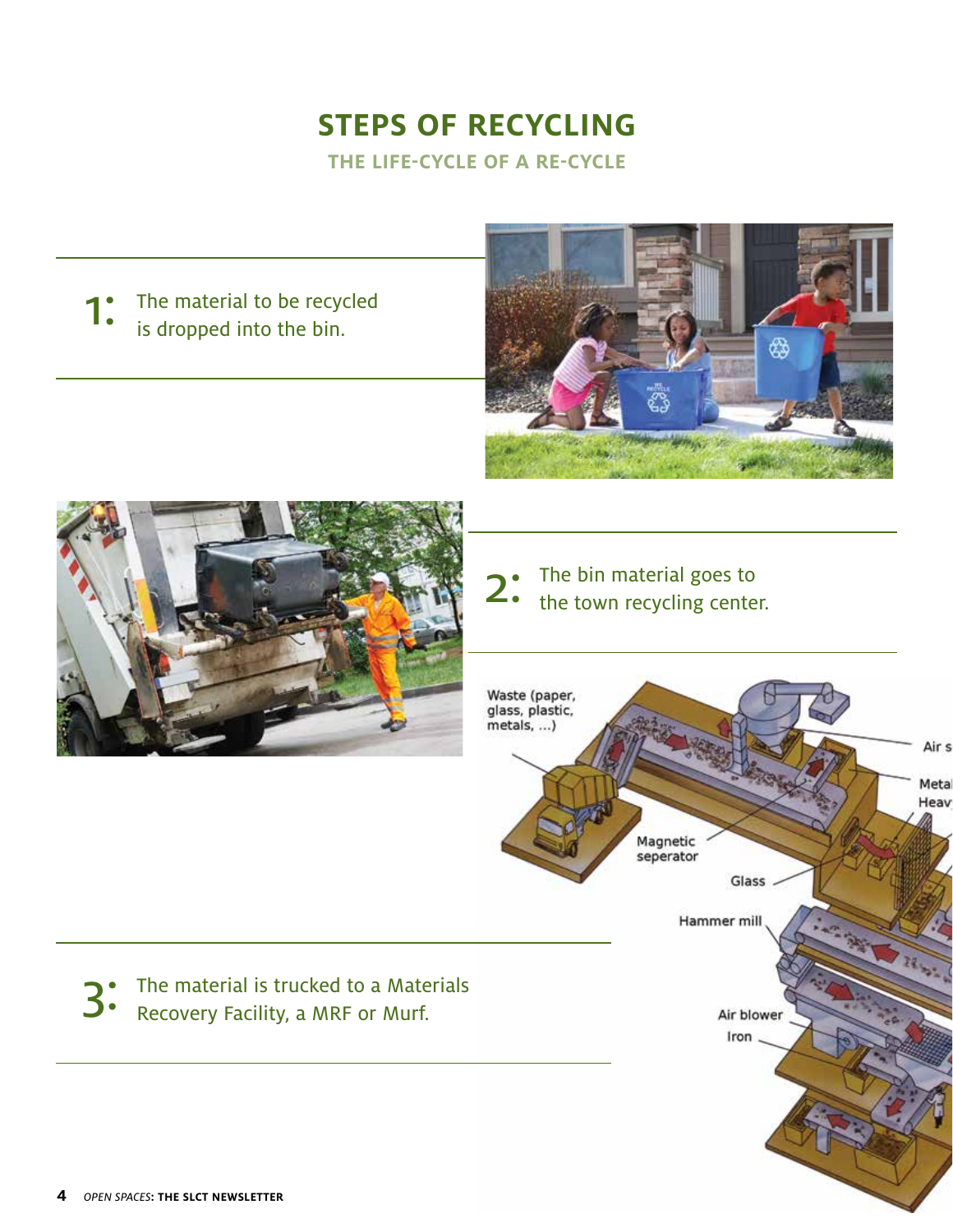The material is separated<br>by machine and by hand.

Up to this point, the material has not actually been recycled, it has only been collected.





The separated material is baled<br>and sent to recycling plants.

orter

(cans) y plastics

Paper

Glass remains



The material is made into new products.



**So WHY do we do all this? We do it to preserve THIS.**

Recycling not only reduces landfill waste, it saves energy and natural resources, and reduces pollution from manufacturing.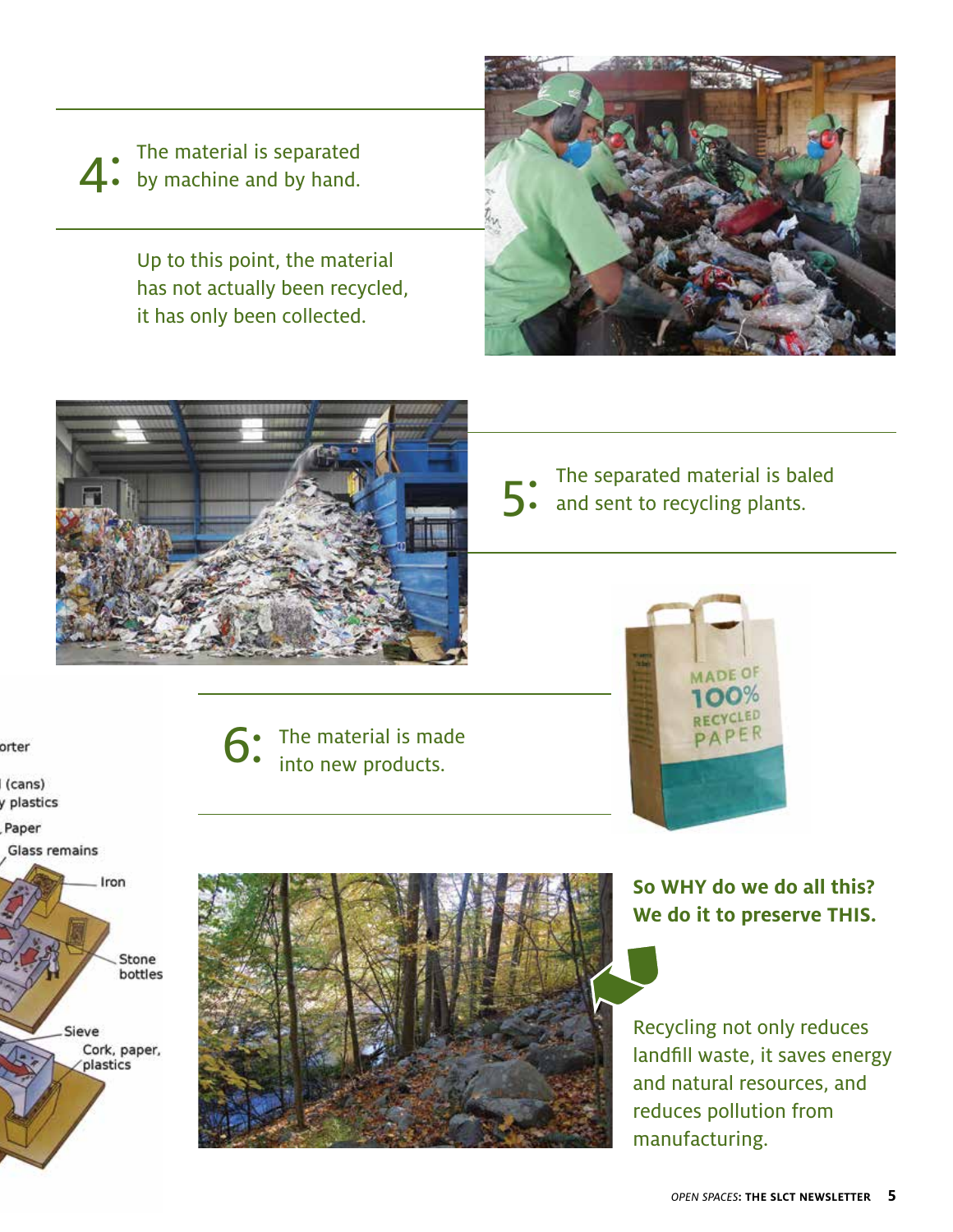

100,000: Aluminum cans recycled in the U.S. per minute in 2009. Laid end to end, they would circle the earth 169 times!

## **WE'RE PLEASED TO ANNOUNCE THE SECOND ANNUAL SLCT CONSERVATION AWARD!**

The Stamford Land Conservation Trust Conservation Award is presented each year at our Annual Meeting for Outstanding Contribution to Environmental Conservation in the City of Stamford. This year the award goes to Pete Sofman.

Pete is the ultimate volunteer. His tireless work includes membership on the Board of Directors of the Friends of Mianus River Park, where he helps set up workdays and coordinates Boy Scout projects. He serves as a hike leader for the Appalachian Mountain Club and does data management for the Friends as well as for the Stamford Land Conservation Trust. When last seen, Pete was watering the new plants stabilizing the river banks in the Park.

Everyone who knows him knows that if your work involves conservation and you need a helping hand, Pete will be there every time.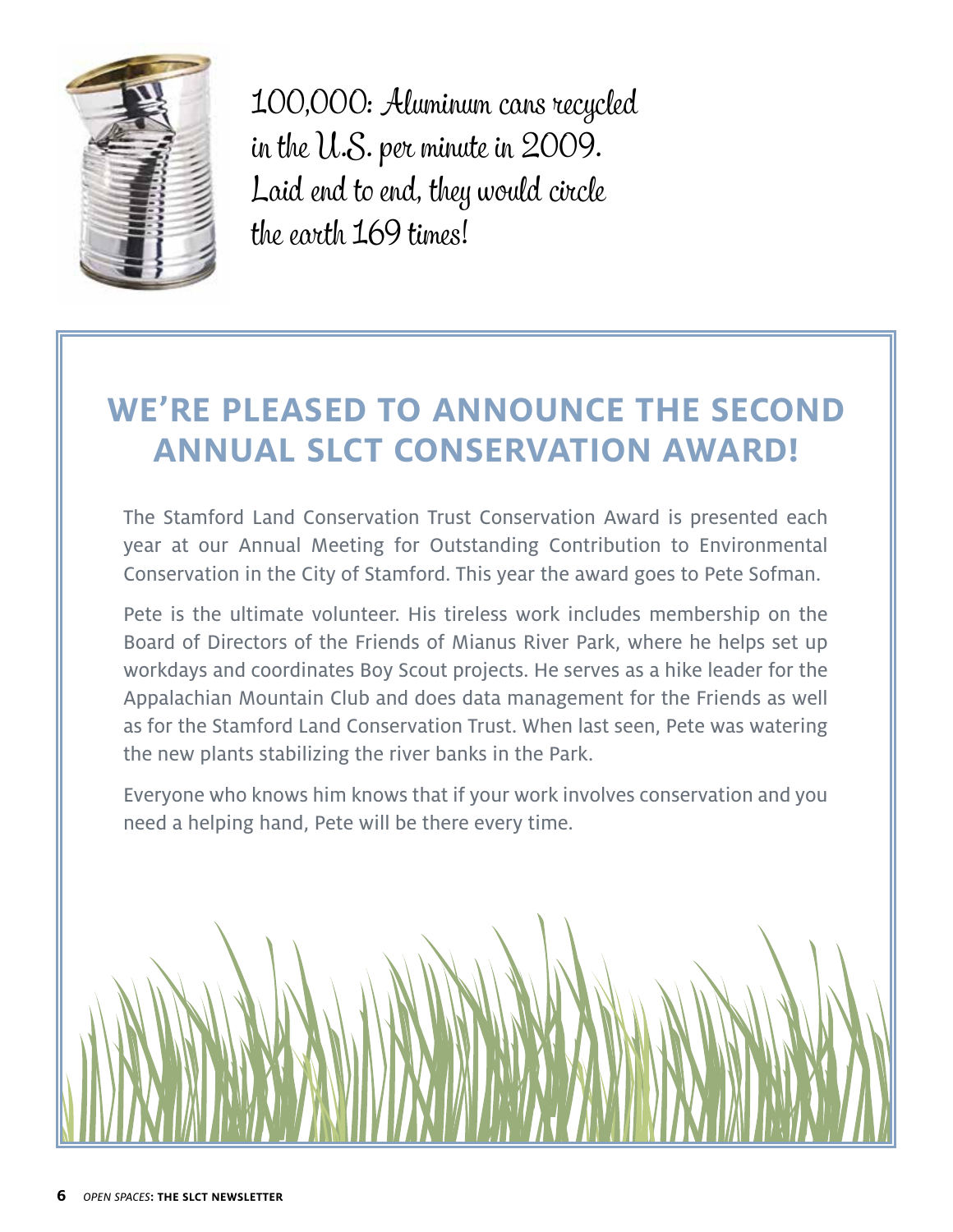# **DON'T MISS THE SLCT ANNUAL MEETING!**

**HEAR ABOUT THE FUTURE OF RECYCLING!**

- **WHO:** Open to all. Wine and light refreshments will be served. Please bring a friend or two! There's plenty of parking available.
- **WHAT:** Our guest speaker is Steve Changaris, the Northeast Regional Manager of The National Waste & Recycling Association.
- **WHEN:** Wednesday, October 21 at 6:30 p.m.
- **WHERE:** Stamford Museum and Nature Center, 39 Scofieldtown Road, Stamford

For more information, please see Stamfordland.org.

30 days: How fast a glass container can go from a recycling bin back to a store shelf

|                                       |                                                                                                                    | <b>STAMFORD LAND</b><br>22 FIRST STREET, STAMFORD, CT 06905-0247   STAMFORDLAND ORG   203.325.1850 |
|---------------------------------------|--------------------------------------------------------------------------------------------------------------------|----------------------------------------------------------------------------------------------------|
| Won't you join us?                    |                                                                                                                    |                                                                                                    |
|                                       | Enclosed is my: $\Box$ Individual Membership $\xi_{25} \Box$ Family Membership $\xi_{50} \Box$ Sponsor $\xi_{100}$ |                                                                                                    |
|                                       |                                                                                                                    |                                                                                                    |
|                                       |                                                                                                                    |                                                                                                    |
|                                       | $\Box$ Check this box if this is a new address                                                                     |                                                                                                    |
|                                       |                                                                                                                    |                                                                                                    |
|                                       |                                                                                                                    |                                                                                                    |
|                                       |                                                                                                                    |                                                                                                    |
|                                       |                                                                                                                    |                                                                                                    |
| I would like to volunteer my services | $\Box$ Land Steward $\Box$ Land Donation $\Box$ Other $\Box$                                                       |                                                                                                    |